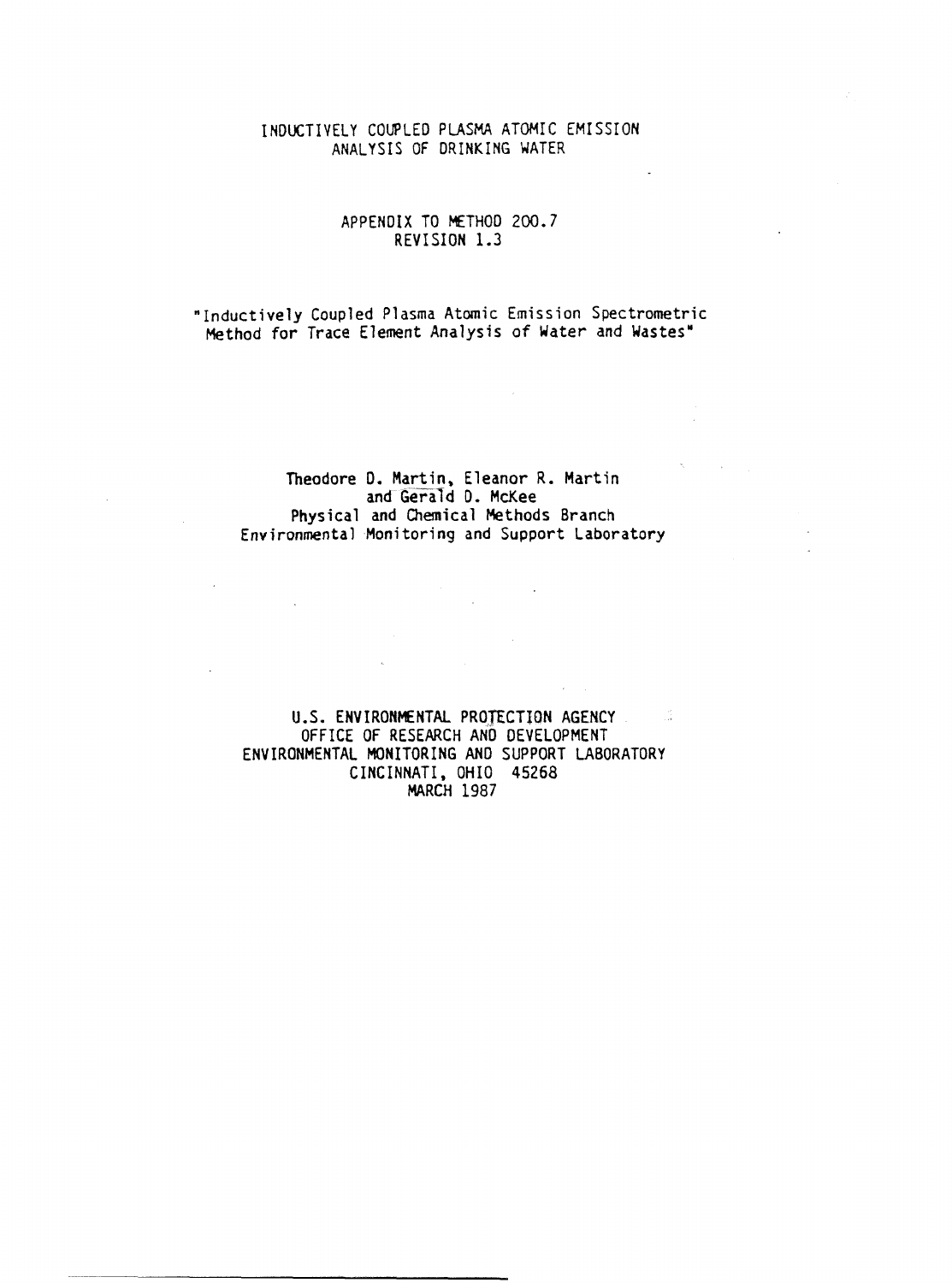## 1. Scope and Application

- 1.1 This procedure is designed to be a supplement to Method 200.7 (1) and is to be used in processing drinking water supply samples prior to inductively coupled plasma atomic emission spectrometric (ICP-AES) analysis. This appendix does not supercede Method 200.7. Method 200.7. For a listing of the recommended wavelengths but provides elaboration on the analysis of drinking water using Definitions, and discussions on Safety, Reagents and Standards, and sample Handling and Preservation see the appropriate Sections of Method 200.7.
- 1.2 This procedure is to be used for the total element determination of primary and secondary elemental drinking water contaminants included in Method 200.7. It is only to be used for compliance monitoring when the determined method detection limit (MDL) (2) for a particular contaminant is no greater than 1/5 its respective maximum contaminant level (MCL) concentration. For these reasons, mercury and selenium have been omitted from this edition of the appendix. A listing of the contaminants for which the procedure is applicable along with their MCLs and MDLs is given as Table 1.
- 1.3 This procedure is to be used in all pneumatic nebulization ICP analyses for compliance monitoring of drinking water, and is recommended for the analysis of ground and surface water where determination at the drinking water MCL is requested.
- 1.4 This procedure also can be used to determine the concentration of calcium (Ca) for calculating corrosivity and for the required monitoring of sodium (Na). Since these two elements can occur in waters at concentrations greater than 25 mg/L, particular care must be taken that concentrating the sample does not cause the analysis of these two elements to exceed the calibration limit of linearity. If standardization of the instrument does not include provision for non-linear calibration, a more convenient and allowable determination of these two elements is the direct aspiration analysis of the acidified unprocessed sample

# 2. Summary of Method

- 2.1 For a description of the analytical technique and method summary see Section 2 of Method 200.7.
- 2.2 Analytical Discussion
	- 2.2.1 The analysis of drinking water for elemental contaminants requires that a "total" element determination be made. Irrespective of the valence state or chemical species, the term "total" refers to the sum of the elemental concentration in the dissolved and suspended fractions of the sample. The sample is not filtered, but immediately preserved with nitric acid to pH of less than 2 at the time of collection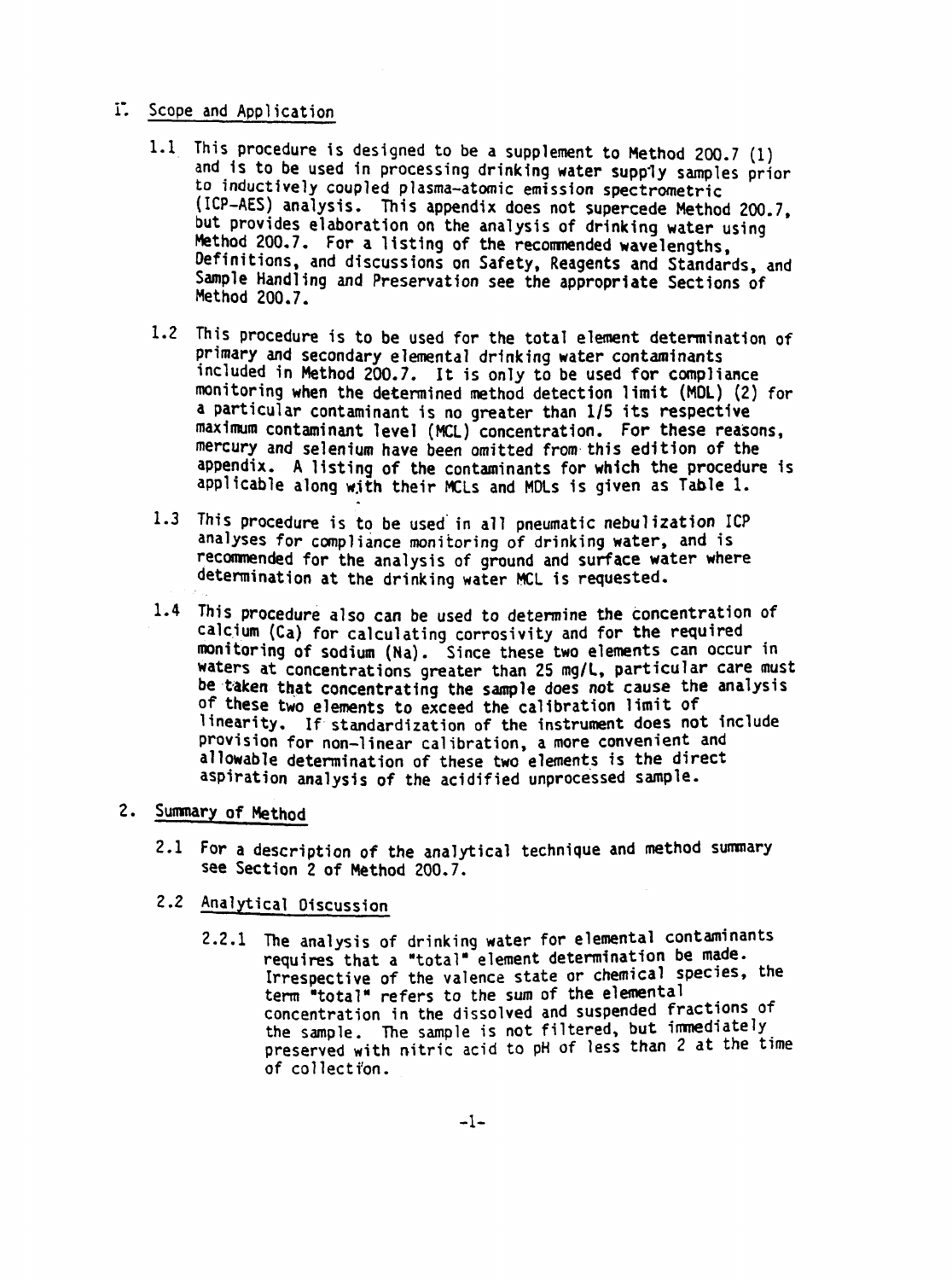- Although most finished drinking waters are free of suspended matter, all samples must be subjected to a pretreatment acid dissolution to solubilize that portion of the contaminant that may be occluded or adhering to minute suspended matter. This is especially true for water supplies that receive only chlorination pretreatment. Once solubilized. the energy of the plasma is sufficient that all species in the nebulized droplets are desolvated, dissociated and raised to an energetic excited state for atomic emission spectrometric analysis
- 2.2.3 Method 200.7 describes two acceptable sample preparation procedures for "total" element analyses. One is a vigorous nitric acid digestion (Section 9.3), while the other is a total recoverable acid solubilization procedure (Section 9.4). These procedures are essentially the same as those used for flame atomic absorption analysis, except the final acid concentration has been changed to match the ICF calibration standards. The total recoverable procedure is preferred for drinking water analyses because there is less chance of losses from volatilization, the formation of insoluble oxides or occlusion in precipitated silicates
- 2.2.4 Data that are to be used for compliance monitoring should be reported with a known estimate of uncertainty. The uncertainty of the analysis should be determined at the critical MCL concentration and should be a precision of small enough variance to determine that the contaminant is either in-or-out of compliance. A quide for evaluating data to be reported can be described as data with sufficient precision at the MCL, that when two standard deviations are either added to or subtracted from the MCL concentration, the value is not changed by more than  $10\%$ . An example is As (MCL =  $0.05$  mg/L) where data reported with a precision of two standard deviations equal to less than 0.005 mg/L would be acceptable as shown in the preconcentration data of Table 2 with the interval values of 0.048 to 0.052 mg/L.
- 2.2.5 As indicated in Table 1, the MCLs for As and Pb are close to their estimated instrumental detection limits. A single analysis of these two elements using the total recoverable procedure 9.4 of Method 200.7 lacks the precision needed for compliance monitoring at their respective MCLs. As a consequence inaccurate determinations can result. Only with repeated analyses of the sample can an average value with acceptable precision be determined. The number of analyses required can be specified by the following equation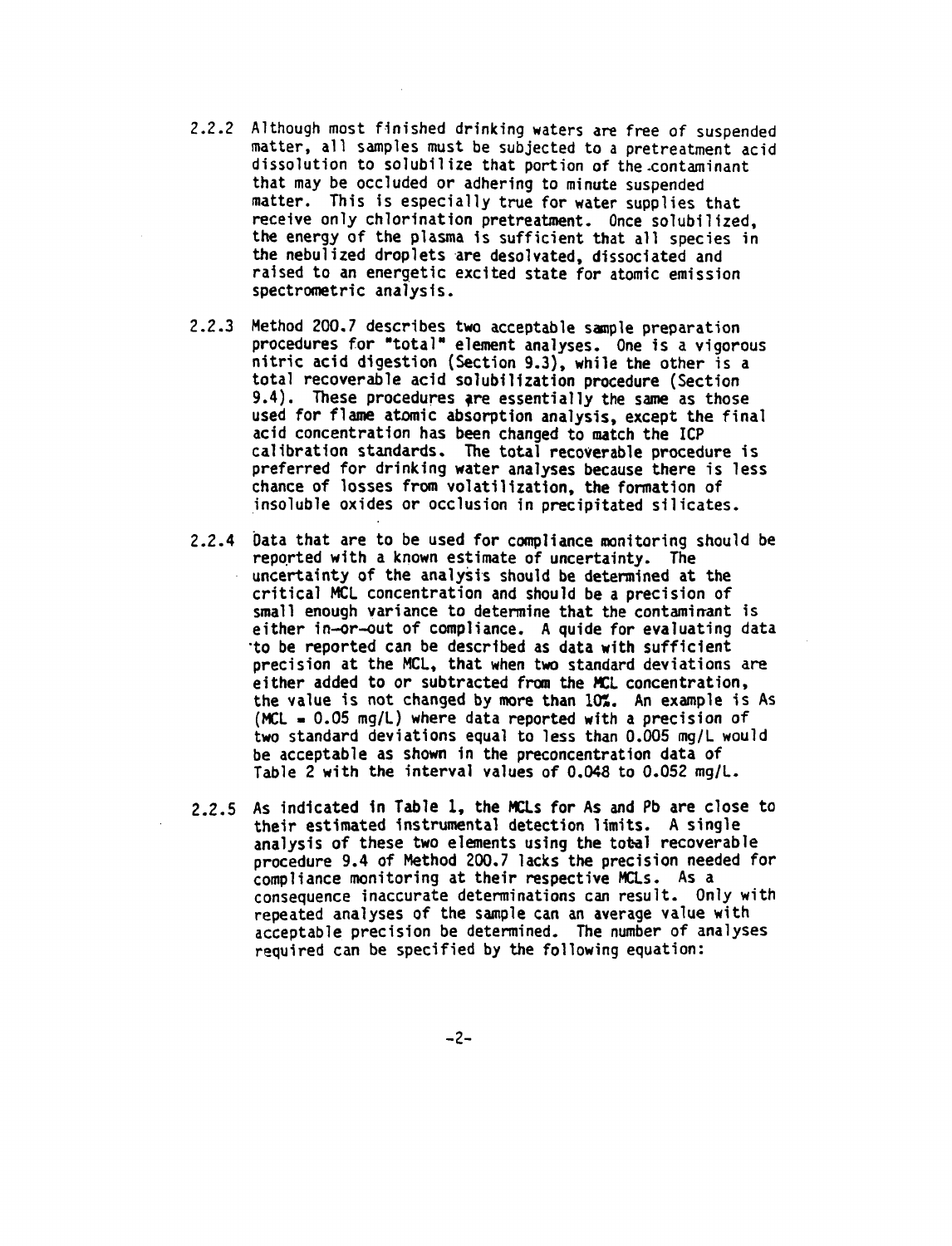$$
n = \left(\frac{Sa}{Sx}\right)^2
$$

where:  $\Box$  = the number of replicate analyses required,

- $Sa = the determined standard deviation of a single$ observation, and
- $Sx =$  the standard deviation deemed acceptable around the mean value for a determinations.

Using the preceding equation the number of repeated analyses required for the procedure 9.4 can be calculated from the direct analysis standard deviation data given in Table For each element the listed determined standard deviation is Sa and the acceptable standard deviation is Sx. From the calculation the number  $(n)$  of repeated analyses required for As is  $8$ , while for Pb the number is  $6$ . (Note: From the standard deviation data listed for analysis after 4X concentration, the number for both elements is  $1.$ )

 $2.2.6$  The drinking water procedure that follows  $(5.1)$  is a modification of the total recoverable procedure 9.4 Method 200.7 that provides for improved precision and accuracy by concentrating the contaminants 4X prior to ICP analysis With preconcentration the determination is made on a more reliable portion of the calibration curve. Also, since the variability over the narrow concentration range in question is nearly constant and does not change significantly by concentrating the sample  $4X$ , the precision of the determination improves when the concentrated value is divided by to calculate the analyte concentration in the original sample. Table 2 gives a comparison of precision and accuracy for the two elements As and Pb as determined by direct analysis and after preconcentration. The data for the direct analysis were determined from seven replicate analyses of a single unconcentrated aliquot while the preconcentration data were determined from the analysis of seven aliquots after preparation using the procedure described in 5.1. The percent recovery range data are the spread of the average percent recoveries from the seven replicate analyses determined on four separate days. The mean value is the average of the spread. The listed standard deviation is from the set of replicate analyses having the greatest variance

### 3. INTERFERENCES

3.1 Concentration of surface, ground and drinking water supply samples can produce slight spectral and matrix interferences in ICP analysis. Reported effects have not been severe with the spectral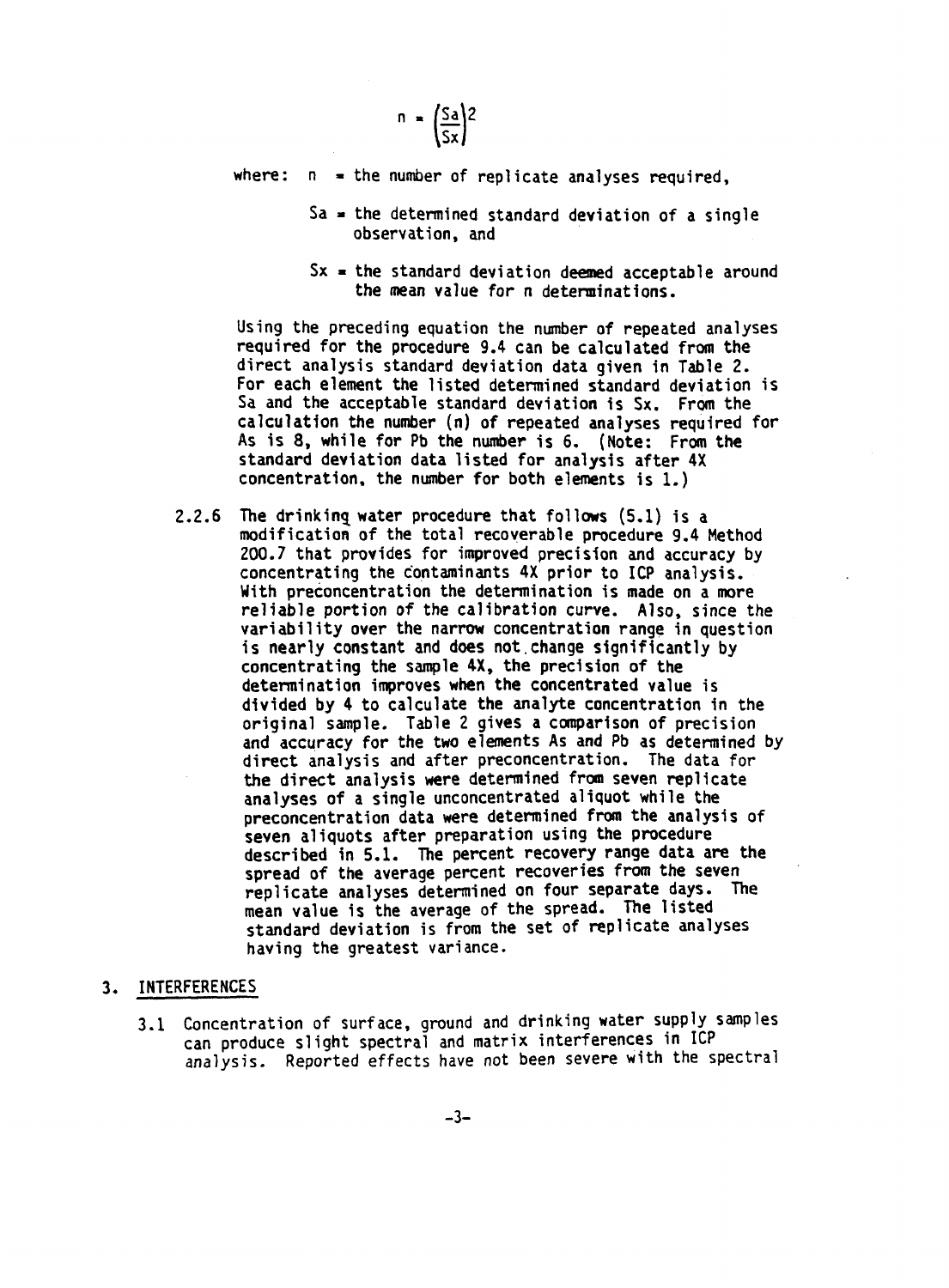interference being an elevated shift in background intensity, while the matrix interference causes the signal intensity of some analytes to be reduced. In both cases the alkaline earth elements, calcium (Ca) and magnesium (Mg), are the primary interferents. For complete description of interferences affecting ICP analysis see Section 5 of Method 200.7.

## 3.2 Spectral Interference

- $3.2.1$  The technique of "off-the-line background correction adjacent to the wavelength peak," as required in Method 200.7, is usually adequate to compensate for shifts in background intensity. To test the spectral location selected for background correction, analyze analytically pure, single element Ca and Mg solutions of high concentration  $(500 \text{ mg/L})$  and compare the data to the instrumental detection limit from acid blank determinations. If a value falls outside a confidence interval of  $\neq 2$  standard deviations around the instrumental detection limit, the wavelength should be spectrally scanned for selection of a different background location. If it is not feasible to change the background correction location an interelement correction factor can sometimes be used. An example is the effect of Ca on the recommended wavelength for Pb  $(220.353 \text{ nm})$ . A non-uniform background shift occurs on the low side of the wavelength peak: however, the location is not changed because of a possible severe spectral interference from A1 on the high side of the wavelength peak. For the situation described only a very small correction factor  $(-0.00002)$  is required for the EMSL-Cincinnati instrument. When using interelement correction for this purpose, the correction should not be completed when the determined interferent concentration deviates from linearity by more than 10% or unless the equation used in standardization includes terms for non-linear calibration.
- Although no significant interelement spectral line interferences have been reported from the alkali and alkaline earth elements on the wavelengths specified for the contaminants listed in Table 1, the EMSL-Cincinnati instrument does experience a weak Mg interference at 0.037 nm below the recommended Zn wavelength (213.856 nm) read in the second order. To avoid a possible Mg spectral interference, background intensity should be read on the high side of the Zn wavelength peak. Another possible spectral interferent whose effect should be determined is that of A1 on the recommended wavelengths for As, Mn and Pb. Also, care must be taken that spectrally interfering elements are not mixed in the same calibration standard unless the computer program provides for their correction during standardization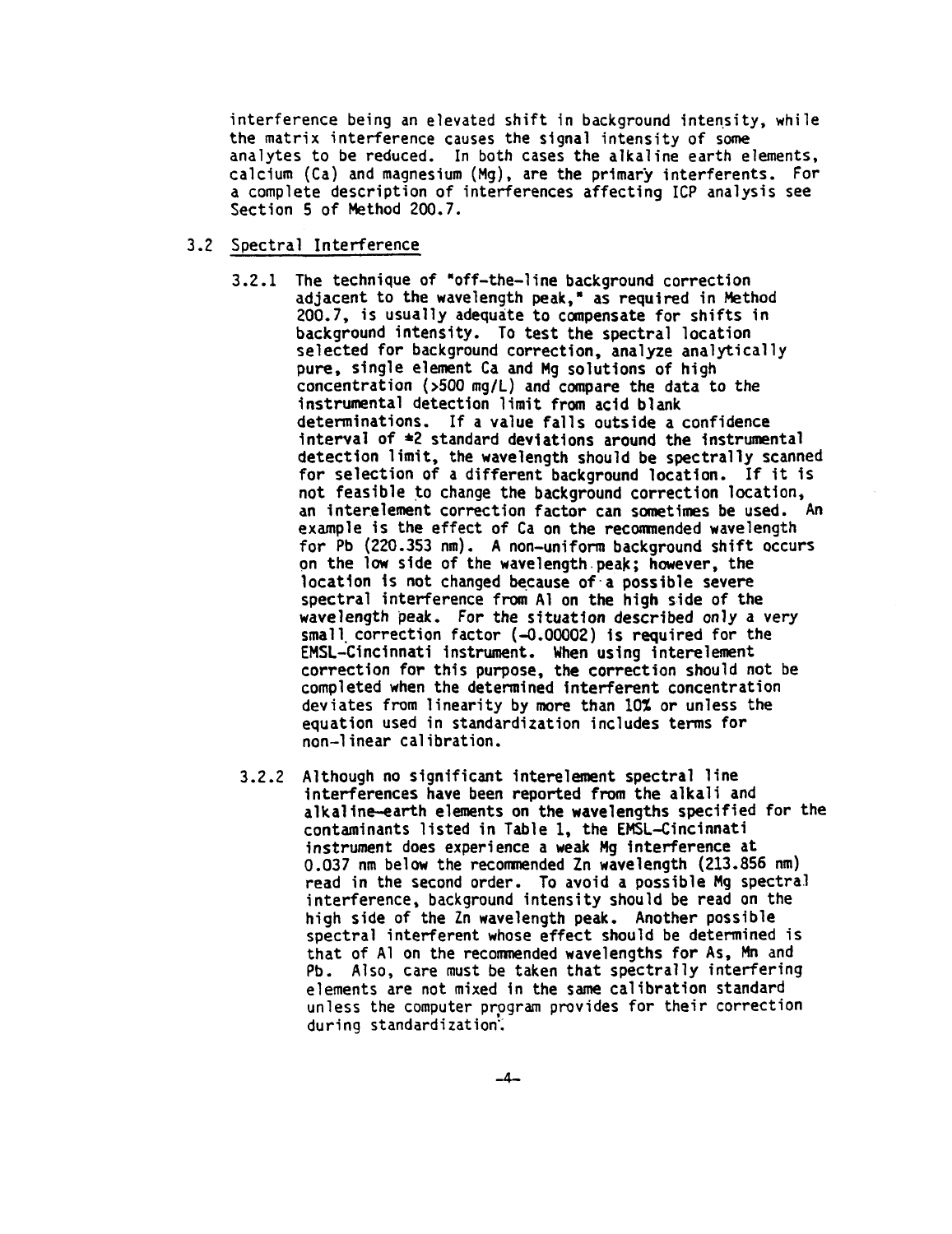## 3.3 Matrix Interference

- 3.3.1 As the dissolved solids in the solution to be nebulized increase to exceed a concentration of  $1500$  mg/L, a suppressive effect on the analyte signal can occur. The most noticeable effect has been observed on certain analytes where a characteristic ion line is the preferred wavelength for the analysis. To determine the presence of a suppressive interference because of concentrating the matrix, a second aliquot of the sample should be spiked with each element to a concentration above 10X its determined MDL (but not to exceed its MCL), concentrated and analyzed. Recoveries outside the interval of  $90\%$  to  $110\%$  of the expected value can be used to indicate the presence of matrix interference
- 3.3.2 At EMSL-Cincinnati, using a fixed crossflow nebulizer with the instrument conditions given in Section 4.2, it has been observed that high concentrations of Ca  $($   $\rtimes$  00 mg/L) can cause a 5% suppressive effect on the emision signal of certain analytes; Cd and Pb experience the greatest. suppression. As the concentration of Ca increases, its suppressive effect becomes more pronounced. Also, Mg has an additive suppressive effect on Pb, and this combined effect must be recognized when considering matrix interferences
- 3.3.3 When the concentration of a primary contaminant is determined to be 90% of its MCL or above, and the Ca concentration exceeds 400 mg/L (100 mg/L in the original sample concentrated 4X) or the combined Mg and Ca concentration equals 500 mg/L, a matrix matched calibration standard must be used. Otherwise the sample should be analyzed by the standard addition technique (see Section 10.6 of Method 200.7).

## 4. APPARATUS

- 4.1 In addition to the minimum requirements listed in Section 6 of Method 200.7, the use of mass flow controllers to regulate the argon flow rates, especially through the nebulizer, provide more exacting control and reproducible plasma conditions. Their use is highly recommended, but not required.
- 4.2 Operating conditions Because of differences between various makes and models of satisfactory instruments no detailed operating instructions can be provided. However, the following instrument conditions were used in conjunction with a fixed crossflow nebulizer in developing the analytical data contained in this appendix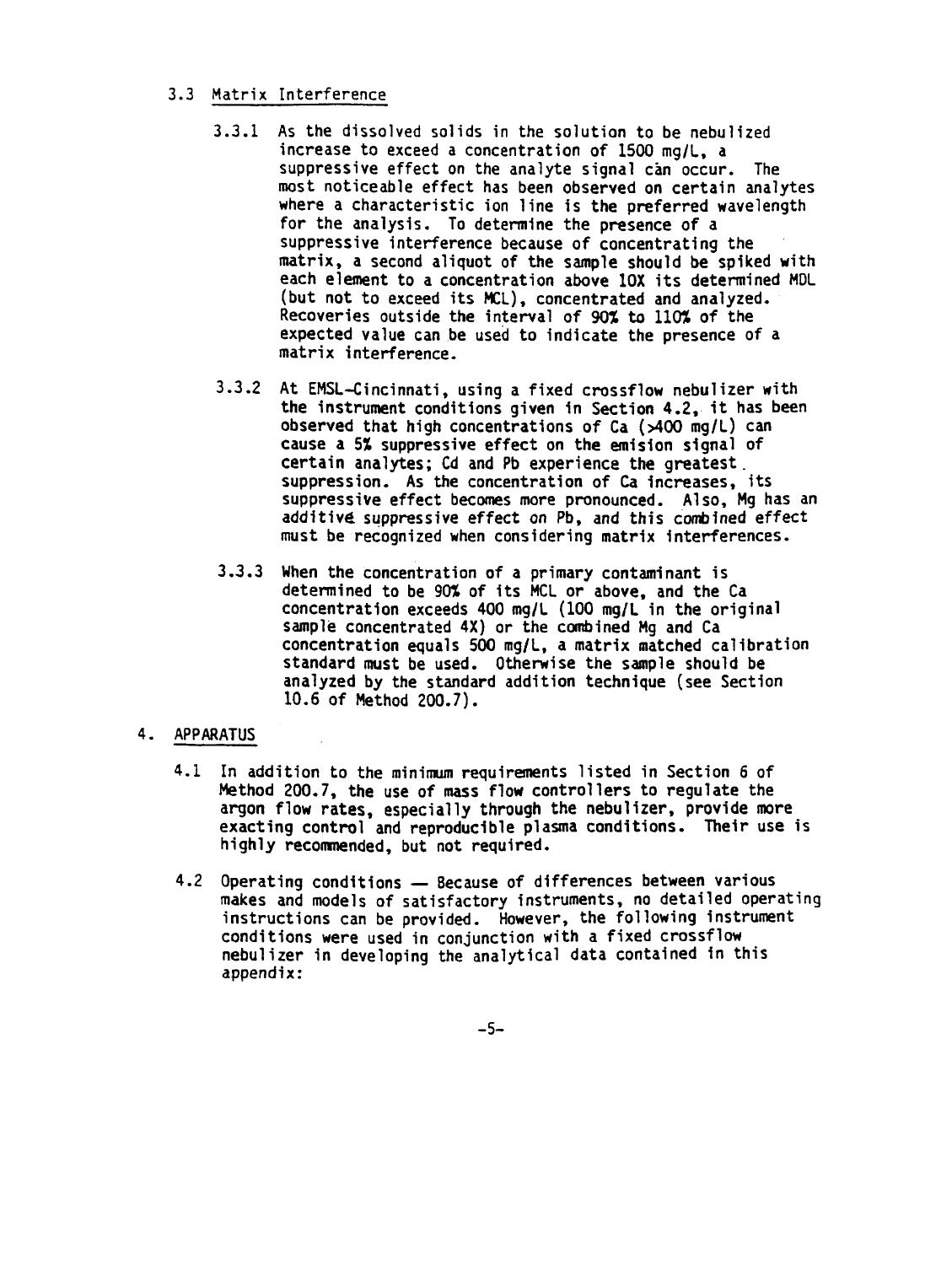#### Operating Conditions

|                         | 1100 watts               |
|-------------------------|--------------------------|
|                         | $<$ 5 watts              |
|                         |                          |
|                         | $16$ mm                  |
|                         |                          |
|                         | 40 psi                   |
| Coolant argon flow rate | 19 L min <sup>-1</sup>   |
|                         |                          |
|                         | 630 cc min <sup>-1</sup> |
|                         |                          |
|                         | 300 cc $min^{-1}$        |
|                         |                          |
|                         | 1.2 mL $min^{-1}$        |
|                         | Liquid Argon             |

- SAMPLE PREPARATION
	- 5.1 Transfer a 200 mL aliquot of a well mixed acid preserved sample to a Griffin beaker. Add 1.0 mL of  $(1+1)$  HNO3 and 5.0 mL  $(1+1)$  HCL to the sample and heat on a steam bath or hot plate until the volume has been reduced to near 20 mL making certain the sample does not boil. Allow the sample to cool, transfer to a 50 mL volumetric flask, dilute to the mark with deionized-distilled water and mix. The sample is now ready for analysis. If after preparation the sample contains particulate matter, an aliquot should be centrifuged or the sample allowed to settle by gravity before aspiration

### 6. QUALITY CONTROL

- 6.1 Instrumental
	- 6.1.1 For required instrumental quality control see Section 12 of Method 200.7.
	- 6.1.2 (Optional) To monitor nebulizer performance and aerosol effects in the plasma, a surrogate spike of a noncontaminant element (Au) is added at a concentration of 2 mg/L (1 mL of 100 mg/L Au per 50 mL sample) to each sample after dissolution, but before final dilution. If the analyzed Au value is not within  $\pm 5\%$  of the true value, either the nebulizer or torch has become partially clogged or suppressive matrix effect has occurred. An analysis of the instrument check standard will indicate if shutdown and cleaning is required. (Note: EMSL-Cincinnati has been able to use the "high surge" argon flow when the mass flow controller is first opened, to flush clean the argon port of the nebulizer. This purging is usually done during the print-out of analytical data and has proven in almost all instances to restore calibration drift back to its original calibration.)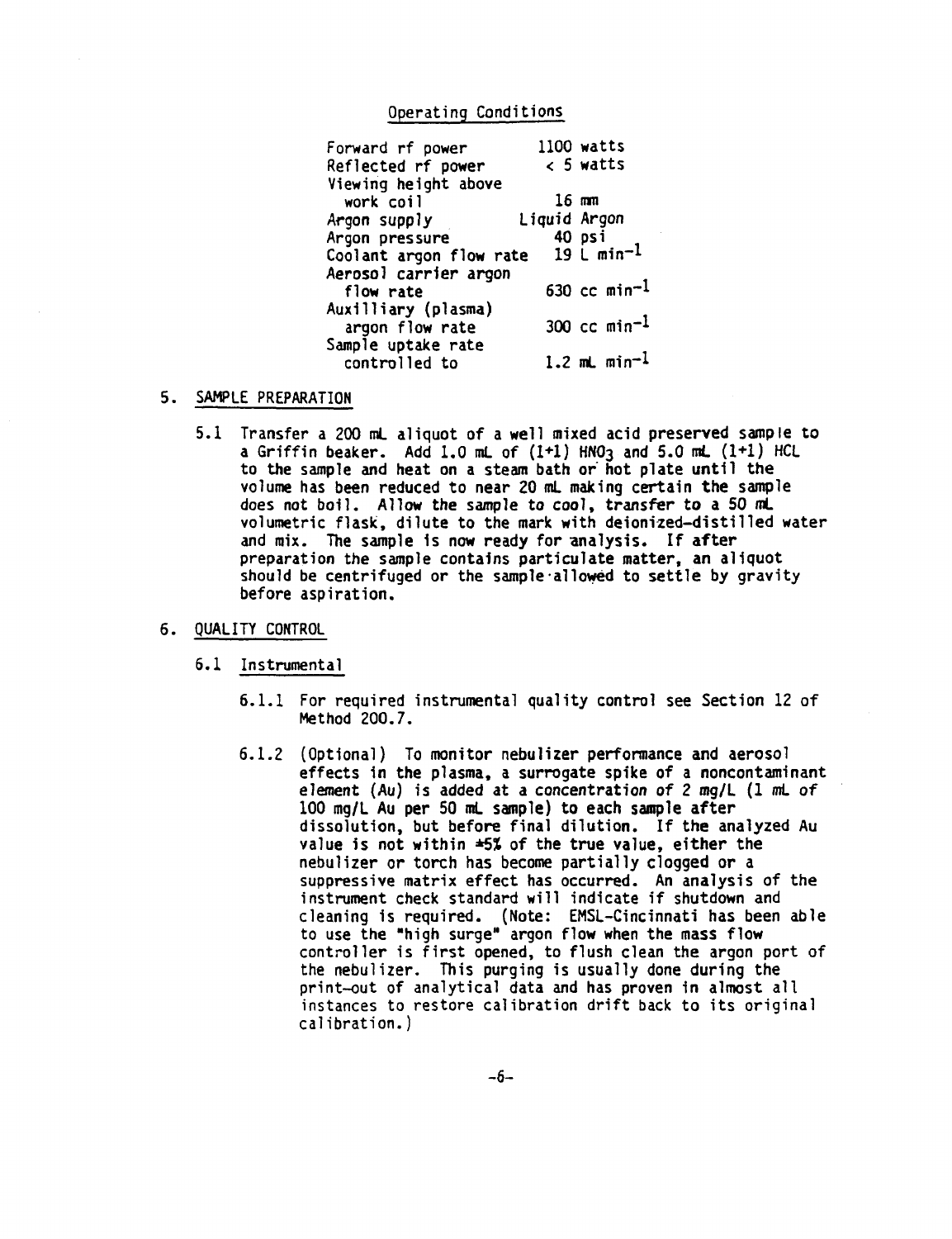- 6.2 Method Detection Limit (Mandatory)
	- $6.2.1$  The MDL (2) must be determined for each contaminant using the described procedure in 5.1 with the instrument system configured in mode to be used for compliance monitoring The determined MDL concentration must be no greater than 1/5 the element's respective MCL before the procedure and instrument system can be used for compliance monitoring of that particular contaminant. The MOL must be redetermined once a year and all data must be maintained on file.
- 6.3 Method (Mandatory)
	- 6.3.1 The following method quality assurance represents 15% of the analyzed sample load for 20 samples.
	- 6.3.2 A reagent blank as defined and described in 3.12 and  $7.5.2$ of Method 200.7 should be processed through the entire procedure with each group of samples. The analyzed value for each contaminant should be less than its determined MDL. If the analyzed value is greater than the MDL, contamination is suspected and succeeding analyses should be closely monitored for systematic errors. If the analyzed value exceeds the reporting limit, the analysis is considered to be out of control. The source of contamintion should be determined, corrected and the samples reanalyzed.
	- 6.3.3 To measure the precision of the analysis, one sample of every 20 is selected at random, spiked in duplicate and analyzed. The two aliquots are spiked with all 10 contaminants and processed through the entire procedure The resulting spike concentration of each contaminant should be above 10X its determined MOL but not to exceed its MCL The relative difference (RD) between the spiked duplicates for each contaminant is then compared to a previously established critical relative difference (CRD) determined from <sup>15</sup> prior spiked duplicate sample analyses of the same concentration. If the RD exceeds the CRD, the analysis is considered to be out of control. The RD between the spiked duplicates is determined by dividing their difference in concentration by their mean concentration. The CRD can be calculated using the following equation

$$
CRD = 3.27 \begin{bmatrix} n \\ \text{max} \\ \frac{i=1}{n} \end{bmatrix} \frac{Ri}{Xi}
$$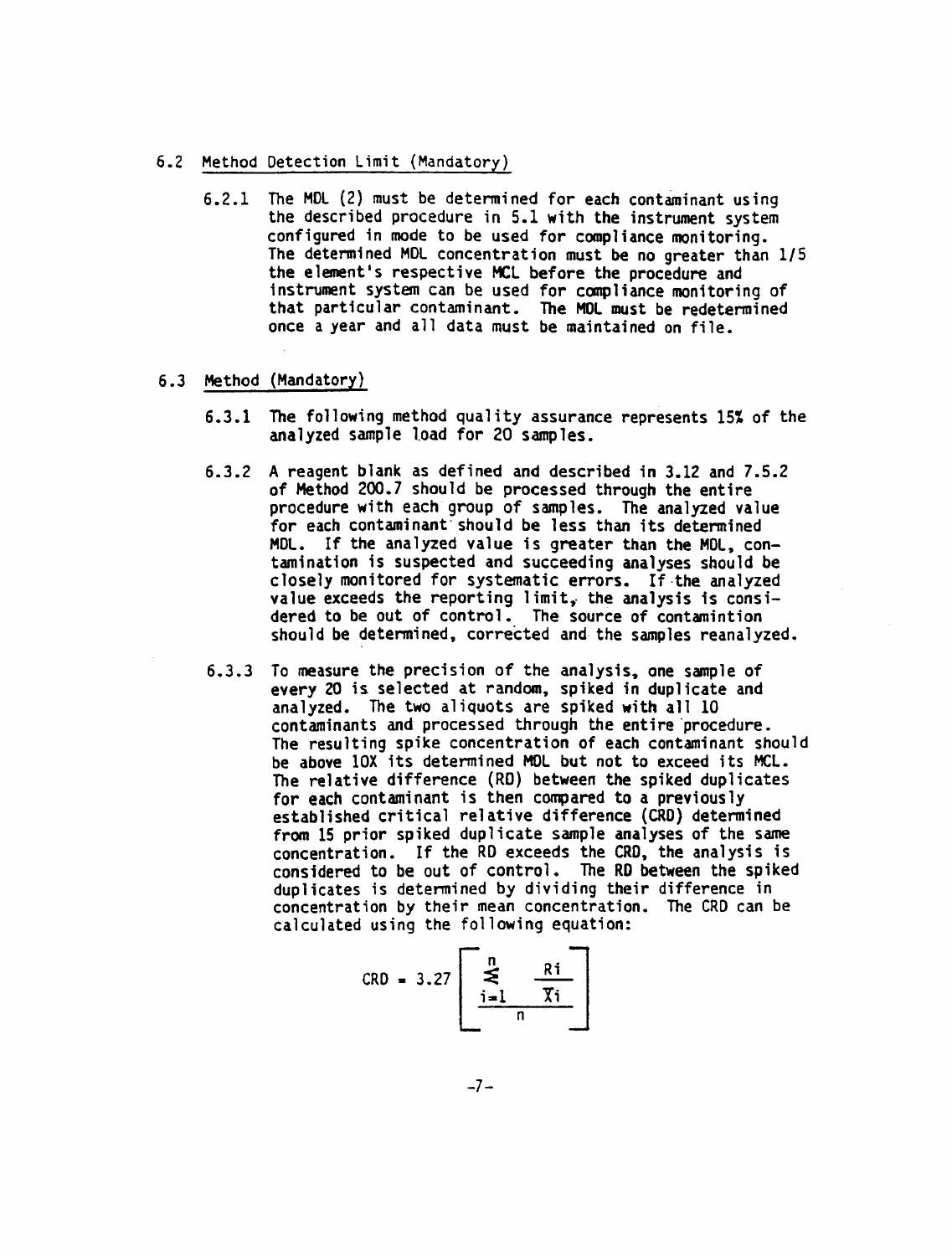- where:  $Ri = is$  the calculated difference between the spiked duplicates in each set
	- $\overline{X}$ i = is the mean value of the spiked duplicate set and
	- $n = i$ s the number (15) of spiked duplicate sets analyzed
- 6.3.4 To measure the accuracy of the analysis, percent recovery of the spike is determined. The analysis of the unspiked sample aliquot is subtracted from the mean concentration of the analyzed spiked duplicates. If the sample concentration is less than the spike concentration, and the percent recovery of the spike is outside an interval of  $90\%$  to  $110\%$ of the expected value, the analysis is considered to be out of control. If the spike recovery is acceptable, the determination is an indication of accuracy for the matrix spiked. Only, if all samples analyzed have a similar matrix, can the spike recovery be an indication of accuracy for all samples

### 7. Procedure

- 7.1 See Section 10 of Method 200.7 for the recommended and required analytical operating procedures.
- 7.2 To eliminate possible memory carry-over from sample to sample, a washout time of at least 30 sec. between succeeding aspirations should be strictly observed
- 7.3 To assure that the sample has reached equilibirum in the plasma, the sample should be aspirated for 15 sec. after reaching the plasma before beginning the integration of the background corrected emission signal
- 7.4 The data provided in support of this appendix were determined using an average value of four, 4 sec. background corrected integration periods

## Calculations

- All determined concentrations should be divided by four prior to reporting data
- 8.2 Reagent blank concentrations less than the upper control limit of the MDL (UCL = 2.2 x MDL) should not be subtracted from the samples.
- All data should be rounded to the thousandth place and reported in mg/L up to three significant figures.
- Sample concentrations less than the upper control limit of the MOL should be reported as "not detected". Data reported in this manner will have a confidence level of 95% certainty that false positives are not reported. (See footnote 2 of Table 1.)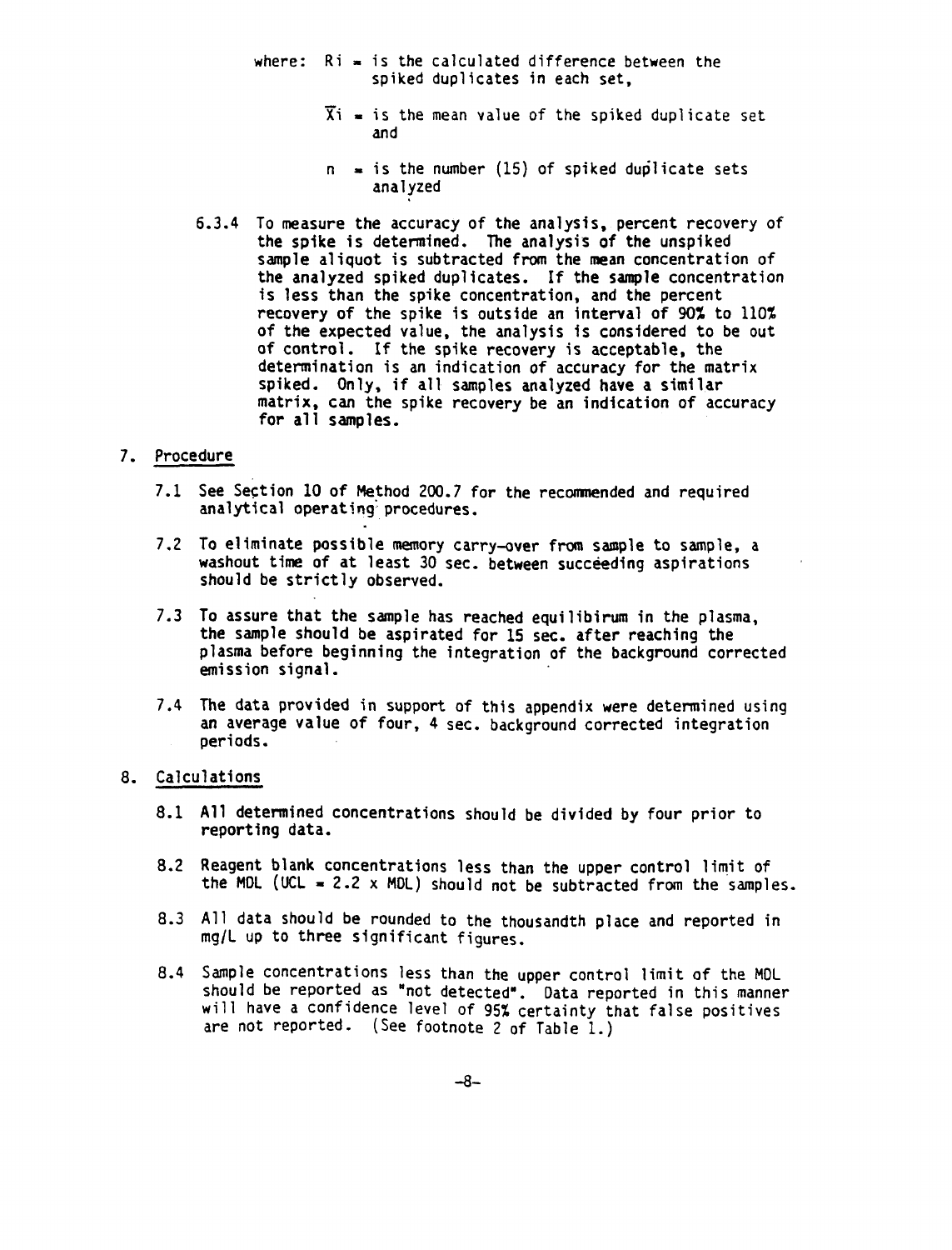- 9. Precision and Accuracy (Single laboratory, EMSL-Cincinnati)
	- 9.1 Table 3 lists precision and accuracy data for seven aliquots of deionized distilled water spiked with each contaminant at concentration near its reporting limit, concentrated 4X by the described procedure, and analyzed using a simultaneous ICP instrument
	- 9.2 Table 4 lists precision and accuracy data for verification of ICP analysis of drinking water. Seven aliquots of Cincinnati, Ohio tap water were spiked with each contaminant at its respective MCL. prepared by the described procedure, and analyzed using a simultaneous ICP instrument. Table 4 lists the spike value, the mean and percent recovery of spike after tap water blank subtraction, the standard deviation and the 95% confidence interval about the respective MCL
	- 9.3 Precision and accuracy data for seven aliquots of Cincinnati, Ohio tap water spiked to a concentration of  $1/2$  the MCL are listed in Table 5.
	- 9.4 Table 6 lists the mean, standard deviation and percent recovery of a spike of each contaminant added to 12 separate ground water drinking supplies having concentrations of Ca and Mg ranging from 14 to 82 mg/L and from 0.7 to 20 mg/L, respectively. The spike concentration selected for each contaminant was convenient value between its MCL and 10X its determined MDL. Any naturally occurring background levels subtracted were the average value of duplicate analyses of the unspiked sample.

## 10. References

- Method 200.7 Inductively Coupled Plasma-Atomic Emission 1. Spectrometric Method for Trace Element Analysis of Water and Wastes, EPA-600/4-79-020, revised 1984, U.S. Environmental Protection Agency, Environmental Monitoring and Support Laboratory, Cincinnati, Ohio 45268.
- Glaser, J., Foerst, D., McKee, G., Quave, S., and Budde, W., "Trace  $2. -$ Analyses for Wastewaters," Environmental Science and Technology, Vol. 15, No. 12, December 1981, pp 1426-1435.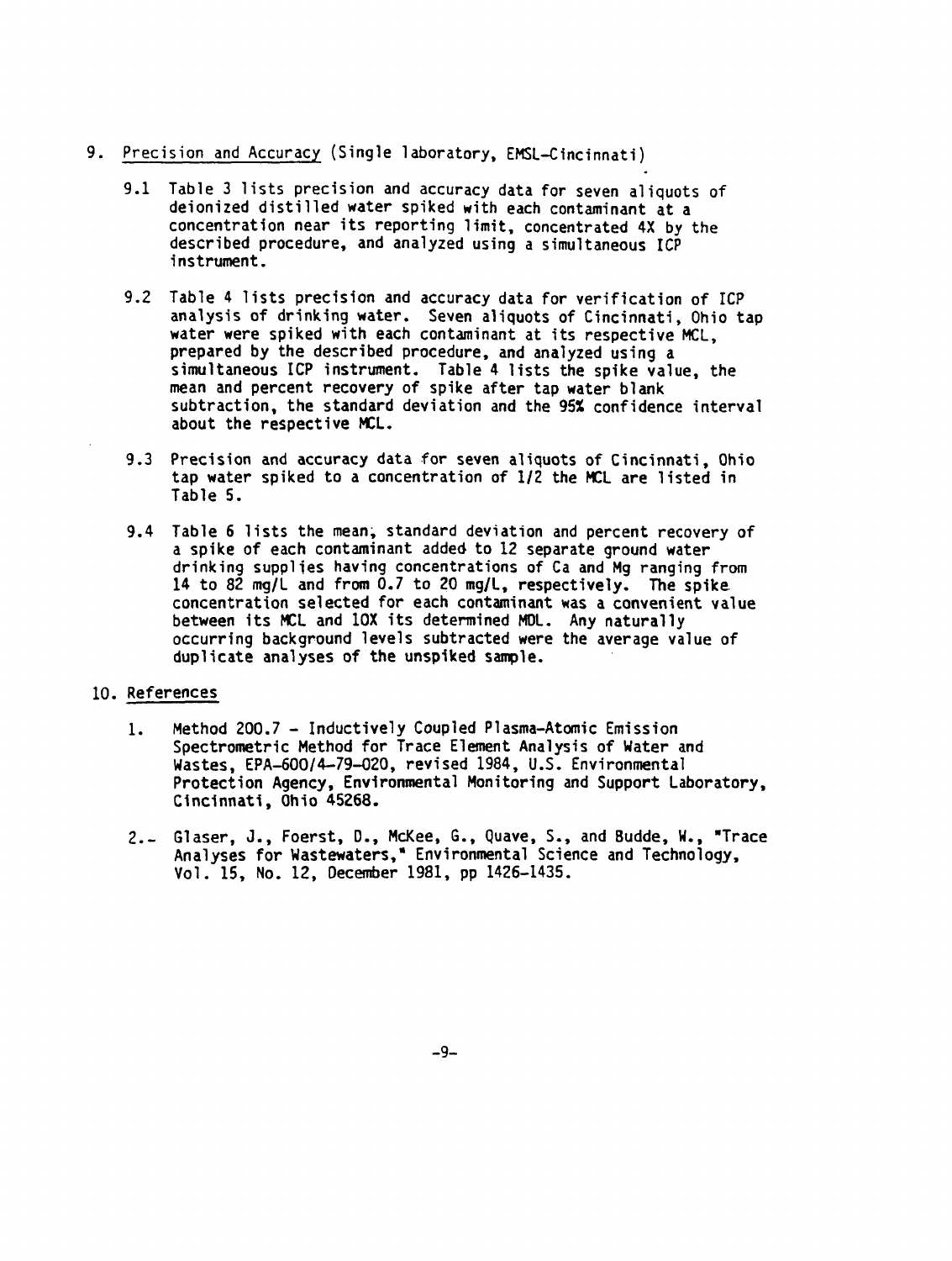| Element                                                                                            | Maximum<br>Contaminant<br>Level       | Estimated<br>Detection<br>Limit(1)                 | Method Detection Limit<br>Procedure<br>9,4               | Modified 4X<br>Procedure                                 | EMSL-Cinti<br>Reporting<br>Limit(2)                |
|----------------------------------------------------------------------------------------------------|---------------------------------------|----------------------------------------------------|----------------------------------------------------------|----------------------------------------------------------|----------------------------------------------------|
| Primary                                                                                            |                                       |                                                    |                                                          |                                                          |                                                    |
| Silver (Aq)<br>Arsenic (As)<br>Barium $(Ba)(3)$<br>Cadmium (Cd)<br>Chromium $(Cr)(3)$<br>Lead (Pb) | 0.05<br>0.05<br>0.010<br>0.05<br>0.05 | 0.007<br>0.053<br>0.002<br>0.003<br>0.006<br>0.042 | 0.0028<br>0.0157<br>0.0013<br>0.0013<br>0.0031<br>0.0157 | 0.0013<br>0,0030<br>0.0004<br>0.0006<br>0.0006<br>0.0046 | 0.004<br>0.008<br>0.002<br>0,002<br>0.002<br>0.011 |
| Secondary                                                                                          |                                       |                                                    |                                                          |                                                          |                                                    |
| Copper (Cu)<br>$iron$ (Fe)<br>Manganese (Mn)<br>Zinc $(2n)(3)$                                     | 0.3<br>0.05<br>5                      | 0.005<br>0.006<br>0.002<br>0.002                   | 0.0028<br>0.0063<br>0.0003<br>0.0019                     | 0.0007<br>0.0037<br>0.0002<br>0.0010                     | 0.002<br>0.009<br>0.001<br>0.003                   |

## TABLE 1. COMPARISON OF ICP DETECTION LIMITS, MG/L

- (1) The estimated instrumental detection limits as shown are taken from "Inductively Coupled Plasma - Atomic Emission Spectroscopy - Prominent Lines," EPA-600/4-79-017.
- (2) Method 200.7 states "data should be rounded to the thousandth place and all results should be reported in mg/L up to three significant figures." The listed reporting limit for each element is an adjusted 95% upper control limit (UCL) of the corresponding 4X method detection limit. The reporting limit takes into account rounding errors and prevents false positive values below the upper control limit from inadvertently being reported (UCL =  $2.2$  X MDL).
- (3) The EMSL-Cincinnati instrument uses wavelengths for Ba (493.409 nm) and Cr (205.552 nm read in the 2nd order) that are different from those recommended in Method 200.7. Also, the Zn wavelength (213.856 nm) is read in the 2nd order.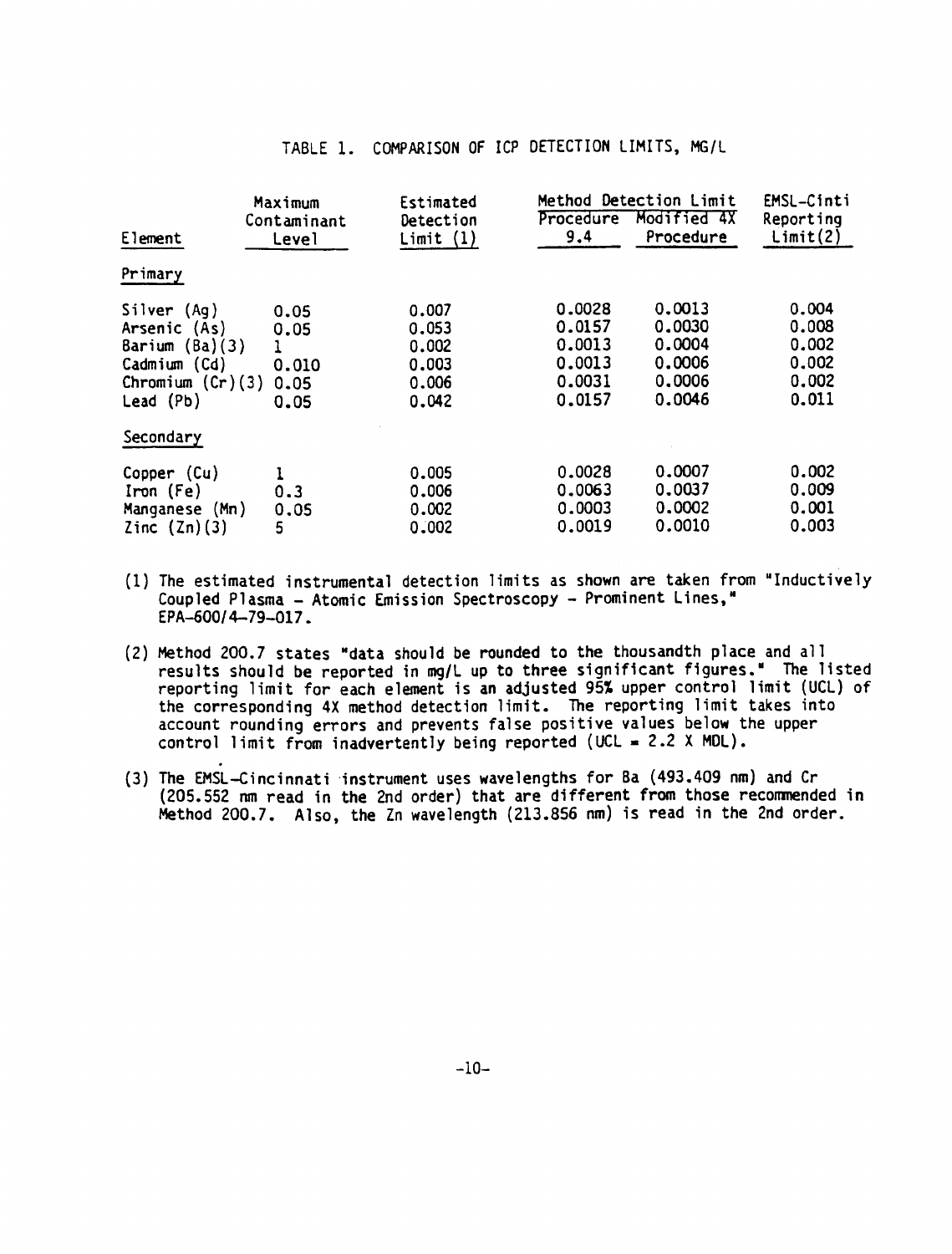#### TABLE COMPARISON OF PRECISION AND ACCURACY CONCENTRATION, MG

|         |       |                  |         | Determined Precision |                                    | Acceptable Precision |                    |
|---------|-------|------------------|---------|----------------------|------------------------------------|----------------------|--------------------|
|         | MCL.  | Percent Recovery |         | Standard             | 95% Confidence                     | Standard             | $\pm$ 10% Interval |
| Element | Spike | Range            | Mean    | Deviation            | Interval at MCL                    | Deviation            | About the MCL      |
| As      | 0.05  | $84 - 108\%$     | 99x     | $\pm 0.007$          | $0.036 - 0.064$                    | $\pm 0.0025$         | $0.045 - 0.055$    |
| Pb      | 0.05  | $88 - 106\%$     | 100%    | $* 0.006$            | $0.038 - 0.062$                    | $\pm 0.0025$         | $0.045 - 0.055$    |
|         |       |                  |         |                      | Preconcentrated 4X Before Analysis |                      |                    |
| As      | 0.05  | $98 - 102$ %     | $101\%$ | $* 0.001$            | $0.048 - 0.052$                    | $\pm 0.0025$         | $0.045 - 0.055$    |
| Pb      | 0.05  | $96 - 102\%$     | 99%     | $* 0.002$            | $0.046 - 0.054$                    | $* 0.0025$           | $0.045 - 0.055$    |

# Direct Analysis, Not Concentrated

 $\sim$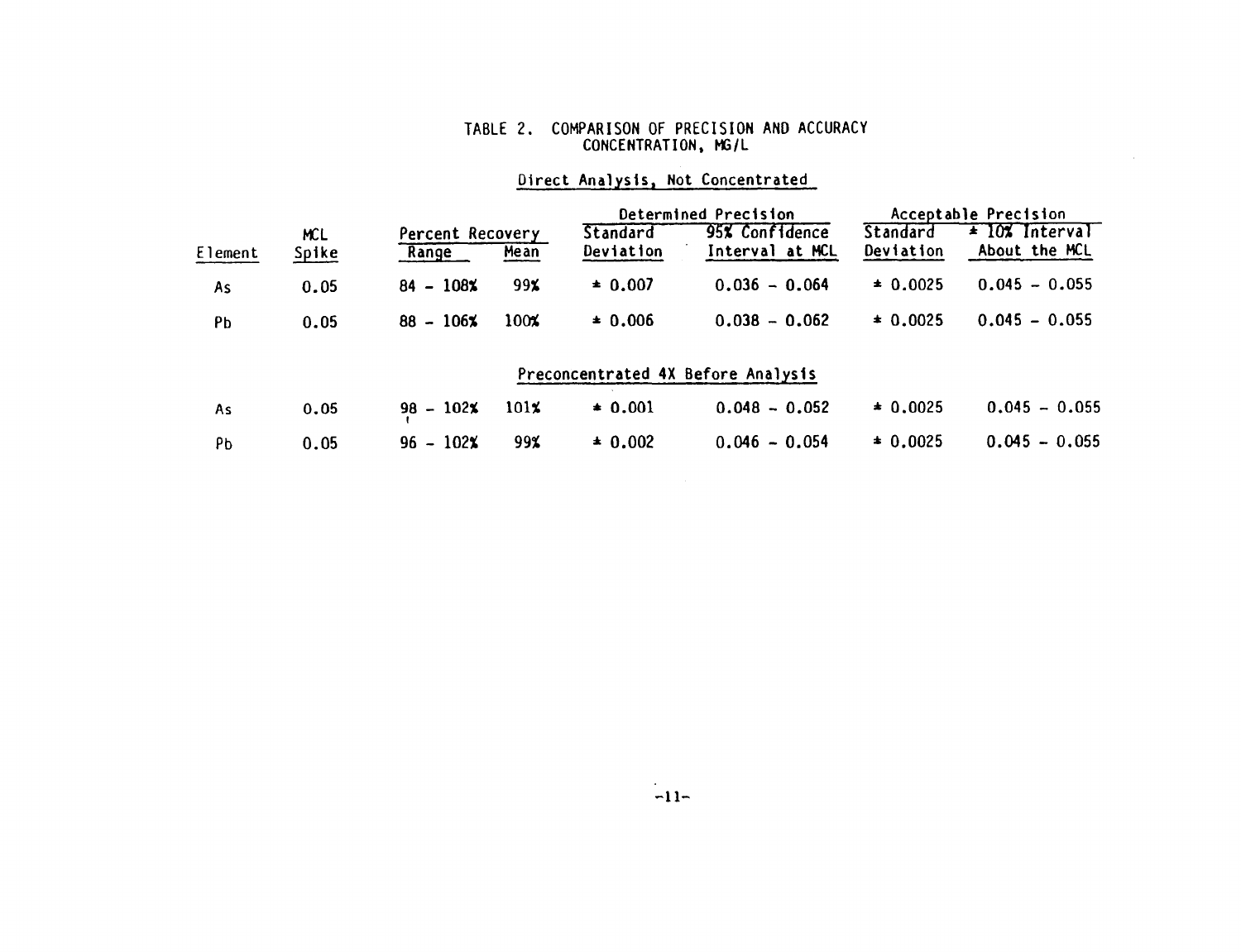| Element        | Reporting<br>Limit | Spike<br>Conc. | Mean $(1)$ | Standard<br>Deviation | Percent<br>Recovery |
|----------------|--------------------|----------------|------------|-----------------------|---------------------|
| Ag             | 0.004              | 0.0020         | 0.0021     | $* 0.0002$            | 105%                |
| As             | 0.008              | 0.0100         | 0.0107     | $* 0.0012$            | 107%                |
| 8a             | 0.002              | 0.0025         | 0.0028     | $* 0.0002$            | 108%                |
| C <sub>d</sub> | 0.002              | 0.0025         | 0.0024     | $* 0.0002$            | 96%                 |
| cr             | 0.002              | 0.0025         | 0.0027     | $* 0.0002$            | 108%                |
| Cu             | 0.002              | 0.0020         | 0.0018     | $\pm 0.0002$          | 90%                 |
| Fe             | 0.009              | 0.0160         | 0.0170     | $\pm 0.0006$          | 107%                |
| Mn             | 0.001              | 0.0025         | 0.0025     | $* 0.0001$            | 100%                |
| PЬ             | 0.011              | 0.0100         | 0.0097     | $\pm 0.0013$          | 97 <sub>2</sub>     |
| Zn             | 0.003              | 0.0040         | 0.0044     | $* 0.0006$            | 110%                |

## TABLE PRECISION AND ACCURACY DATA IN DEIONIZED DISTILLED WATER FOR CONCENTRATIONS NEAR THE REPORTING LIMIT, MG

(1) The reported data are listed to the ten-thousandths place to correspond to the spike level used

 $\sim 10$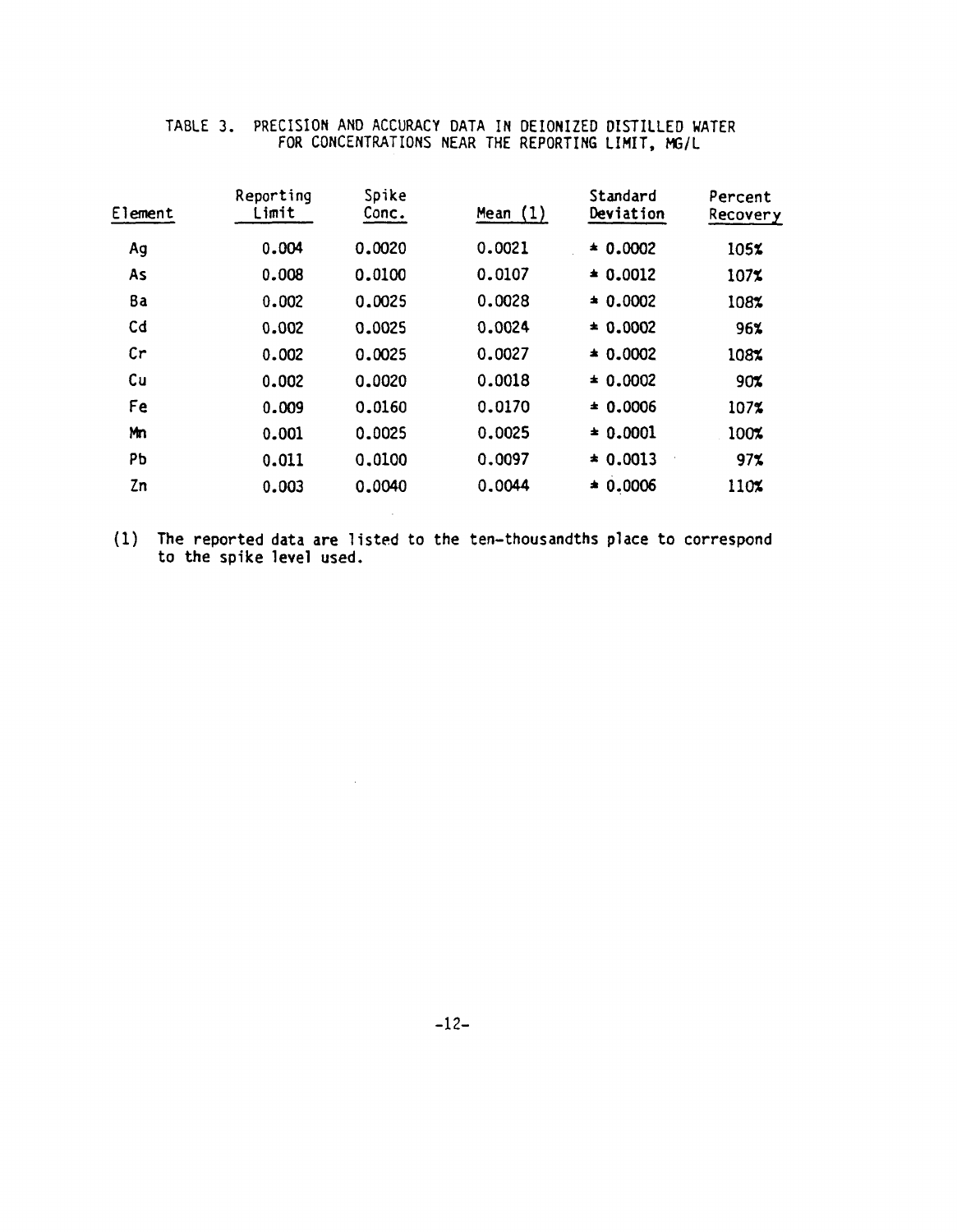| Element | <b>MCL</b><br>Spike | Mean (1) | Average Recovery<br>Percent | Standard<br>Deviation | 95% Confidence<br>Interval at MCL |
|---------|---------------------|----------|-----------------------------|-----------------------|-----------------------------------|
|         |                     |          |                             |                       |                                   |
| Ag      | 0.05                | 0.0497   | 99%                         | $* 0.001$             | $0.048 - 0.052$                   |
| As      | 0.05                | 0.0503   | 101%                        | $* 0.001$             | $0.048 - 0.052$                   |
| 8a      | 1                   | 0.978    | 98%                         | $* 0.025$             | $0.950 - 1.050$                   |
| Cd      | 0.010               | 0.0097   | 97%                         | $* 0.0002$            | $0.0096 - 0.0104$                 |
| Cr      | 0.05                | 0.0479   | 96%                         | ± 0.001               | $0.048 - 0.052$                   |
| Cu      | 1                   | 1.01     | 101%                        | $* 0.024$             | $0.952 - 1.048$                   |
| Fe      | 0.3                 | 0.291    | 97 <sub>2</sub>             | ± 0.006               | $0.288 - 0.312$                   |
| Mm      | 0.05                | 0.0507   | $101\%$                     | $* 0.001$             | $0.048 - 0.052$                   |
| PЬ      | 0.05                | 0.0497   | 99%                         | $* 0.002$             | $0.046 - 0.054$                   |
| 2n(2)   | 1                   | 0.989    | 99%                         | $* 0.019$             | $0.962 - 1.038$                   |
|         |                     |          |                             |                       |                                   |

TABLE 4. DRINKING WATER PRECISION AND ACCURACY DATA CINCINNATI, OHIO TAP WATER CONCENTRATION, MG/L

(1) The mean concentrations listed to the ten-thousandth's place are recorded data before rounding. The data are presented in this manner to coincide with the reported percent recovery

 $(2)$  The data listed for Zn are for a concentration 1/5 the MCL.